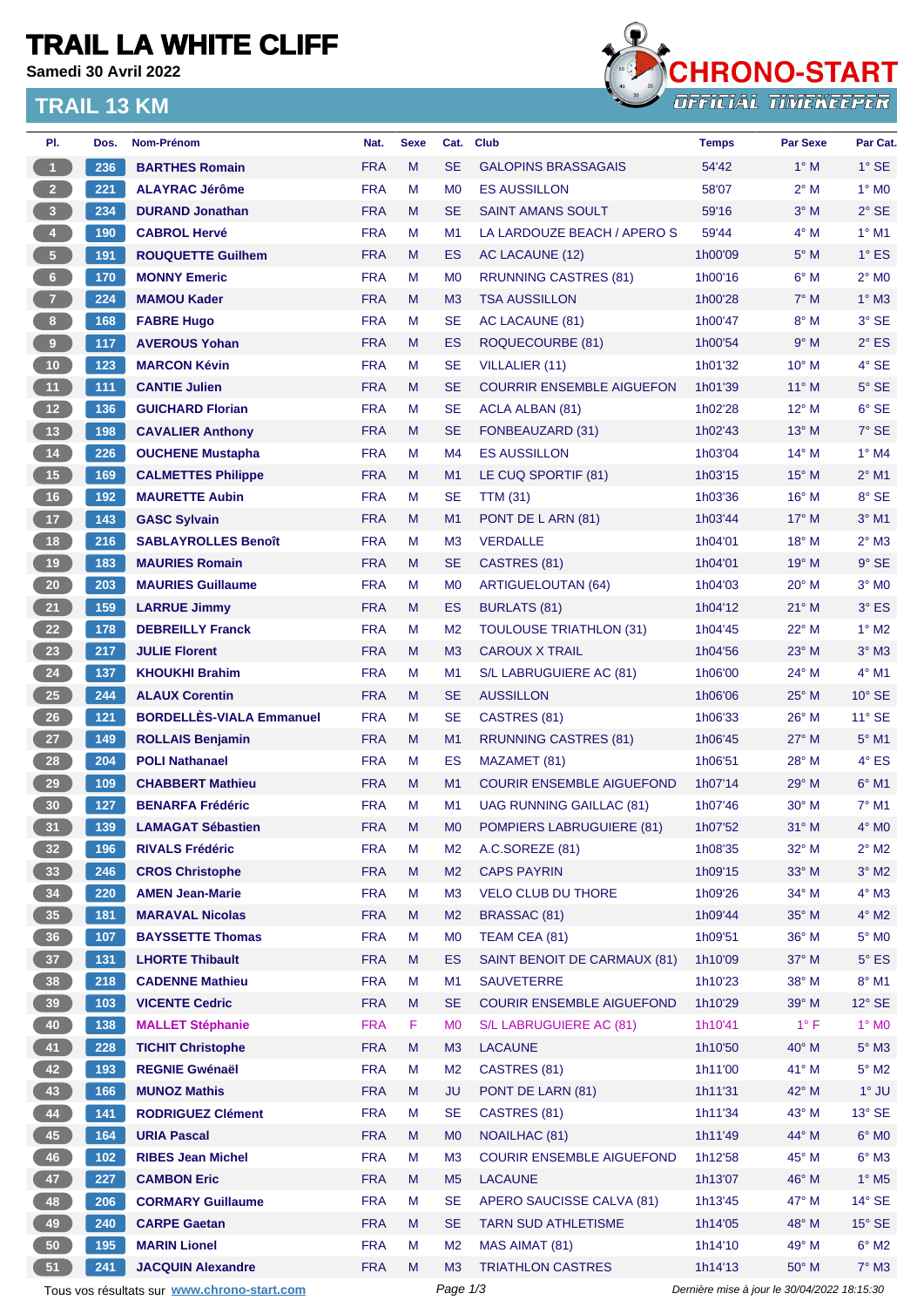# **TRAIL LA WHITE CLIFF**

**Samedi 30 Avril 2022**

### **TRAIL 13 KM**



| PI.   | Dos. | <b>Nom-Prénom</b>                           | Nat.       | <b>Sexe</b> | Cat.           | <b>Club</b>                       | <b>Temps</b> | <b>Par Sexe</b>                             | Par Cat.                   |
|-------|------|---------------------------------------------|------------|-------------|----------------|-----------------------------------|--------------|---------------------------------------------|----------------------------|
| 52    | 146  | <b>GROUT Jean-Claude</b>                    | <b>FRA</b> | M           | M <sub>2</sub> | <b>RRUNNING CASTRES (81)</b>      | 1h14'14      | 51° M                                       | $7^\circ$ M2               |
| 53    | 238  | <b>MOLINIE Johan</b>                        | <b>FRA</b> | M           | M <sub>0</sub> | OLYMPIQUE MONTREDONNAIS X         | 1h14'15      | 52° M                                       | $7^\circ$ M <sub>0</sub>   |
| 54    | 199  | <b>FERRE Nicolas</b>                        | <b>FRA</b> | M           | M <sub>3</sub> | MAZAMET (81)                      | 1h14'23      | $53^\circ$ M                                | $8^\circ$ M3               |
| 55    | 187  | <b>FERRIER Joël</b>                         | <b>FRA</b> | м           | M <sub>3</sub> | ALBI FREE RUNNING (81)            | 1h14'42      | 54° M                                       | $9°$ M3                    |
| 56    | 165  | <b>FOURNES Axel</b>                         | <b>FRA</b> | M           | <b>JU</b>      | S/L ES AUSSILLON (81)             | 1h15'00      | $55^{\circ}$ M                              | $2^{\circ}$ JU             |
| 57    | 210  | <b>CARIOU Christian</b>                     | <b>FRA</b> | M           | M <sub>2</sub> | <b>AIGUEFONDE</b>                 | 1h15'48      | 56° M                                       | $8^\circ$ M2               |
| 58    | 133  | <b>ALARY Pierre</b>                         | <b>FRA</b> | M           | M <sub>3</sub> | LABRUGUIERE (81)                  | 1h15'50      | $57^\circ$ M                                | $10^{\circ}$ M3            |
| 59    | 142  | <b>SOCASAU Pierre</b>                       | <b>FRA</b> | м           | <b>SE</b>      | <b>ASL COMAU (81)</b>             | 1h16'21      | 58° M                                       | $16^\circ$ SE              |
| 60    | 167  | <b>FABRE Marc</b>                           | <b>FRA</b> | M           | M <sub>6</sub> | AC LACAUNE (81)                   | 1h16'41      | 59° M                                       | $1^\circ$ M6               |
| 61    | 207  | <b>GALINIER Isabelle</b>                    | <b>FRA</b> | F           | M <sub>3</sub> | <b>COUREURS DE FOND DE CASTRI</b> | 1h16'42      | $2^{\circ}$ F                               | $1^\circ$ M3               |
| 62    | 134  | <b>VIALA Thierry</b>                        | <b>FRA</b> | M           | M <sub>5</sub> | LABRUGUIERE (81)                  | 1h16'45      | 60° M                                       | $2^{\circ}$ M <sub>5</sub> |
| 63    | 242  | <b>SCHIAVO Christophe</b>                   | <b>FRA</b> | M           | M1             | PONT DE L'ARN                     | 1h17'11      | $61^\circ$ M                                | $9°$ M1                    |
| 64    | 161  | <b>DORI Mathieu</b>                         | <b>FRA</b> | M           | M <sub>0</sub> | <b>SAIX (81)</b>                  | 1h17'33      | 62° M                                       | 8° MO                      |
| 65    | 130  | <b>RIVEL Jérôme</b>                         | <b>FRA</b> | M           | M <sub>3</sub> | LAUTREC SPORT NATURE (81)         | 1h17'55      | $63^\circ$ M                                | $11^{\circ}$ M3            |
| 66    | 209  | <b>BONNET Philippe</b>                      | <b>FRA</b> | M           | M <sub>2</sub> | <b>PAYRIN</b>                     | 1h18'03      | 64° M                                       | $9°$ M2                    |
| 67    | 110  | <b>RASTOUIL David</b>                       | <b>FRA</b> | M           | M <sub>2</sub> | <b>CEA (81)</b>                   | 1h18'03      | $65^{\circ}$ M                              | 10° M2                     |
| 68    | 194  | <b>CLARK Julien</b>                         | <b>FRA</b> | M           | M1             | ATHLEFORM42 (81)                  | 1h18'14      | $66^{\circ}$ M                              | 10° M1                     |
| 69    | 197  | <b>CLAIRE Thomas</b>                        | <b>FRA</b> | м           | ES             | AIGUEFONDE (81)                   | 1h18'28      | 67° M                                       | $6^{\circ}$ ES             |
| 70    | 135  | <b>ESCUDIE Richard</b>                      | <b>FRA</b> | M           | M <sub>3</sub> | <b>COUREURS DE FOND DE CASTR</b>  | 1h18'40      | 68° M                                       | $12^{\circ}$ M3            |
| 71    | 145  | <b>COMBELLES Marie</b>                      | <b>FRA</b> | F           | M <sub>1</sub> | RRUNNING (81)                     | 1h18'56      | $3^{\circ}$ F                               | $1°$ M1                    |
| $72$  | 219  | <b>MOUNIE Christophe</b>                    | <b>FRA</b> | M           | M <sub>2</sub> | <b>CAPS PAYRIN</b>                | 1h19'03      | $69^\circ$ M                                | 11° M2                     |
| 73    | 208  | <b>BONNECARRERE Jérôme</b>                  | <b>FRA</b> | M           | M <sub>2</sub> | PONT DE L'ARN                     | 1h20'02      | $70^\circ$ M                                | 12° M2                     |
| 74    |      |                                             |            | M           |                |                                   |              |                                             |                            |
|       | 119  | <b>ARANEGA Dominique</b>                    | <b>FRA</b> |             | M <sub>5</sub> | CASTRES (81)                      | 1h20'05      | $71^\circ$ M                                | $3°$ M <sub>5</sub>        |
| 75    | 184  | <b>SOULET Vincent</b>                       | <b>FRA</b> | M           | M1             | LAUTREC SPORT NATURE (81)         | 1h20'20      | 72° M                                       | 11° M1                     |
| 76    | 225  | <b>THEPIN Dominique</b>                     | <b>FRA</b> | M           | M <sub>5</sub> | <b>ST BAUDILLE</b>                | 1h20'54      | 73° M                                       | $4^\circ$ M <sub>5</sub>   |
| 77    | 233  | <b>BOURGAUD Bryan</b>                       | <b>FRA</b> | M           | <b>SE</b>      | <b>GALOPINS BRASSAGAIS</b>        | 1h21'41      | 74° M                                       | $17^\circ$ SE              |
| 78    | 182  | <b>BROTTES Lucas</b>                        | <b>FRA</b> | M           | <b>SE</b>      | <b>PAYRIN AUGMONTEL (81)</b>      | 1h21'45      | $75^\circ$ M                                | $18°$ SE                   |
| 79    | 108  | <b>GROS Corine</b>                          | <b>FRA</b> | F           | M <sub>3</sub> | <b>COURIR ENSEMBLE AIGUEFOND</b>  | 1h21'51      | $4^{\circ}$ F                               | $2^{\circ}$ M3             |
| 80    | 186  | <b>CALMETTES Laurent</b>                    | <b>FRA</b> | M           | M <sub>2</sub> | LAUTREC SPORT NATURE (81)         | 1h22'07      | 76° M                                       | 13° M2                     |
| 81    | 151  | <b>ARNAUD Thierry</b>                       | <b>FRA</b> | M           | M <sub>0</sub> | PAYRIN-AUGMONTEL (81)             | 1h22'29      | $77^\circ$ M                                | $9°$ M <sub>0</sub>        |
| 82    | 112  | <b>ROCHOY Sébastien</b>                     | <b>FRA</b> | M           | M <sub>2</sub> | MAZAMET (81)                      | 1h23'39      | 78° M                                       | $14^{\circ}$ M2            |
| 83    | 205  | <b>HOULÉS Gilles</b>                        | <b>FRA</b> | M           | M4             | ALBINE (81)                       | 1h24'02      | 79° M                                       | $2^{\circ}$ M4             |
| 84    | 120  | <b>DOUZIECH Noémie</b>                      | <b>FRA</b> | F           | <b>SE</b>      | CARMAUX (81)                      | 1h24'09      | $5^{\circ}$ F                               | $1^\circ$ SE               |
| 85    | 230  | <b>LAGARDE Bernard</b>                      | <b>FRA</b> | M           | M7             | <b>COUREURS DE FOND DE CASTRI</b> | 1h24'10      | 80° M                                       | $1^\circ$ M7               |
| 86    | 160  | <b>FONTES Michel</b>                        | <b>FRA</b> | M           | M <sub>4</sub> | LES CLOCHE-PIEDS (31)             | 1h24'12      | 81° M                                       | $3°$ M4                    |
| 87    | 180  | <b>BESOMBES Benoit</b>                      | <b>FRA</b> | M           | M <sub>4</sub> | LACROUZETTE (81)                  | 1h24'39      | 82° M                                       | $4^\circ$ M4               |
| 88    | 222  | <b>AMEN Sylvain</b>                         | <b>FRA</b> | M           | M4             | <b>ALBINE VELO CLUB</b>           | 1h24'50      | 83° M                                       | $5^\circ$ M4               |
| 89    | 214  | <b>CHOLET Yamina</b>                        | <b>FRA</b> | F           | M <sub>2</sub> | <b>CAPS PAYRIN</b>                | 1h25'04      | $6^{\circ}$ F                               | $1^\circ$ M2               |
| 90    | 176  | <b>VIGUIER Bernard</b>                      | <b>FRA</b> | M           | M <sub>5</sub> | LES AMIS DU PIOCH (81)            | 1h25'11      | 84° M                                       | $5^\circ$ M5               |
| 91    | 232  | <b>CARAYON Laurence</b>                     | <b>FRA</b> | F           | M <sub>2</sub> | <b>CASTRES</b>                    | 1h26'15      | $7^\circ$ F                                 | $2^{\circ}$ M2             |
| 92    | 106  | <b>LUCAS Lionel</b>                         | <b>FRA</b> | M           | M <sub>2</sub> | <b>COURIR ENSEMBLE AIGUEFOND</b>  | 1h27'11      | 85° M                                       | 15° M2                     |
| 93    | 189  | <b>POUSTHOMIS Frédéric</b>                  | <b>FRA</b> | M           | M <sub>2</sub> | CAMBON (81)                       | 1h27'11      | 86° M                                       | 16° M2                     |
| 94    | 213  | <b>ESCANDE VANESSA Vanessa</b>              | <b>FRA</b> | F.          | M <sub>0</sub> | <b>CAPS PAYRIN</b>                | 1h27'12      | $8^{\circ}$ F                               | $2^{\circ}$ MO             |
| 95    | 162  | <b>SOULIÉ Marc</b>                          | <b>FRA</b> | M           | M <sub>2</sub> | LESCOUT (81)                      | 1h27'47      | 87° M                                       | 17° M2                     |
| 96    | 229  | <b>LUIS Joaquim</b>                         | <b>FRA</b> | M           | M <sub>5</sub> | <b>LACAUNE</b>                    | 1h27'51      | 88° M                                       | $6^\circ$ M5               |
| 97    | 150  | <b>DE FONCLARE Pierre</b>                   | <b>FRA</b> | M           | <b>SE</b>      | CASTRES (81)                      | 1h27'52      | 89° M                                       | $19°$ SE                   |
| 98    | 179  | <b>BESOMBES Florence</b>                    | <b>FRA</b> | F.          | M <sub>3</sub> | <b>COUREURS DE FOND DE CASTR</b>  | 1h28'17      | $9^{\circ}$ F                               | $3°$ M3                    |
| 99    | 129  | <b>GIULIANI Christophe</b>                  | <b>FRA</b> | M           | M4             | <b>VELO SPORT CASTRAIS (81)</b>   | 1h29'17      | 90° M                                       | $6^\circ$ M4               |
| (100) | 116  | <b>BORDELLÈS VIALA Gauthier</b>             | <b>FRA</b> | M           | ES             | CASTRES (81)                      | 1h29'29      | 91° M                                       | $7^\circ$ ES               |
| (101) | 118  | <b>BORDELLÈS Jérôme</b>                     | <b>FRA</b> | M           | M4             | CASTRES (81)                      | 1h29'38      | 92° M                                       | $7^\circ$ M4               |
| 102   | 212  | <b>MAS Mathieu</b>                          | <b>FRA</b> | M           | M <sub>0</sub> | <b>PAYRIN</b>                     | 1h30'05      | 93° M                                       | 10° MO                     |
|       |      | Tous vos résultats sur www.chrono-start.com |            |             | Page 2/3       |                                   |              | Dernière mise à jour le 30/04/2022 18:15:30 |                            |